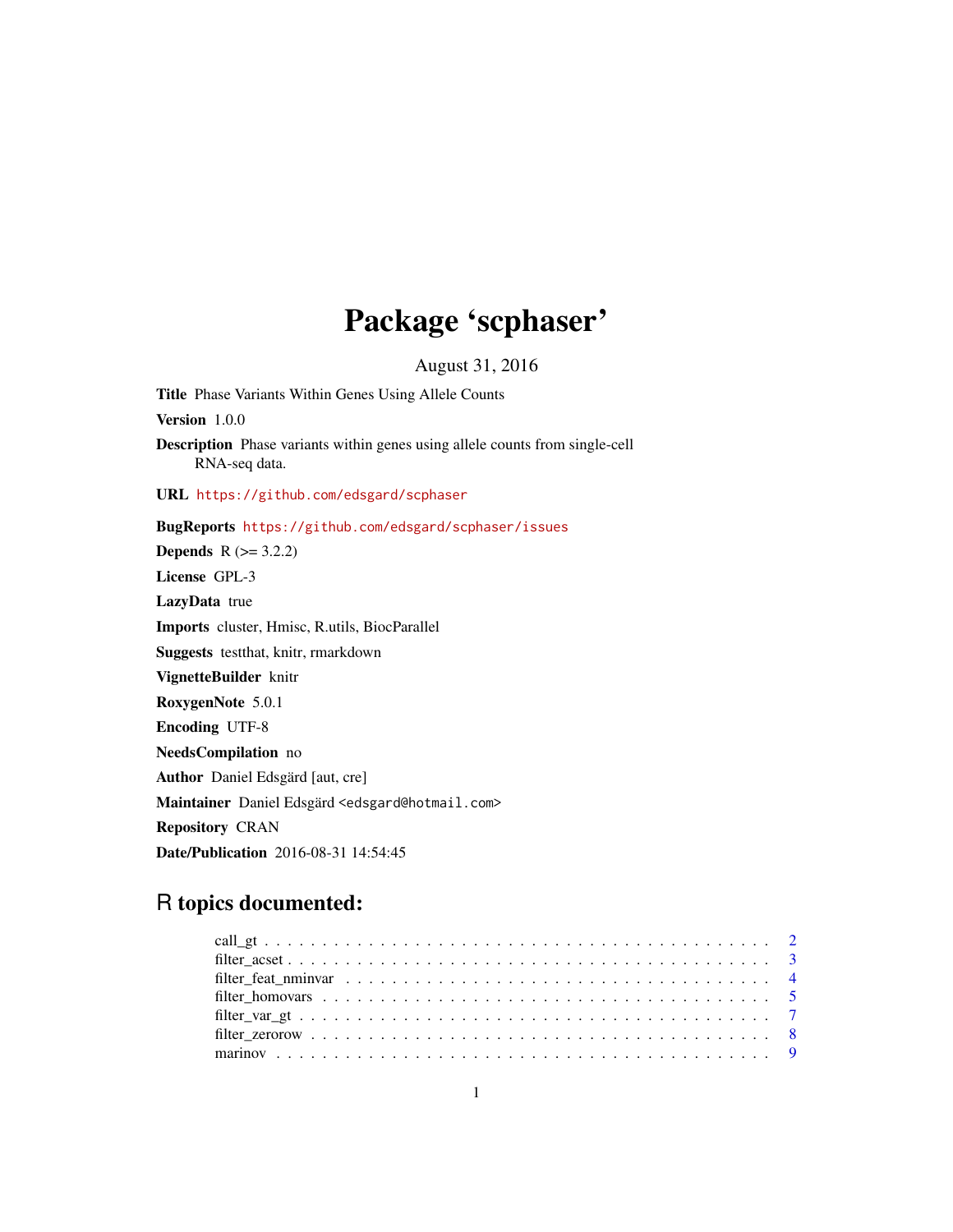#### <span id="page-1-0"></span>2 call\_gt

| Index |                                                                                                                                                                   |  |  |  |  |  |  |  |  |  |  |  |  |  |  |  |  |  |
|-------|-------------------------------------------------------------------------------------------------------------------------------------------------------------------|--|--|--|--|--|--|--|--|--|--|--|--|--|--|--|--|--|
|       |                                                                                                                                                                   |  |  |  |  |  |  |  |  |  |  |  |  |  |  |  |  |  |
|       |                                                                                                                                                                   |  |  |  |  |  |  |  |  |  |  |  |  |  |  |  |  |  |
|       | subset cols $\ldots$ $\ldots$ $\ldots$ $\ldots$ $\ldots$ $\ldots$ $\ldots$ $\ldots$ $\ldots$ $\ldots$ $\ldots$ $\ldots$ $\ldots$ $\ldots$ $\ldots$ $\frac{17}{2}$ |  |  |  |  |  |  |  |  |  |  |  |  |  |  |  |  |  |
|       |                                                                                                                                                                   |  |  |  |  |  |  |  |  |  |  |  |  |  |  |  |  |  |
|       |                                                                                                                                                                   |  |  |  |  |  |  |  |  |  |  |  |  |  |  |  |  |  |
|       |                                                                                                                                                                   |  |  |  |  |  |  |  |  |  |  |  |  |  |  |  |  |  |
|       |                                                                                                                                                                   |  |  |  |  |  |  |  |  |  |  |  |  |  |  |  |  |  |
|       |                                                                                                                                                                   |  |  |  |  |  |  |  |  |  |  |  |  |  |  |  |  |  |
|       |                                                                                                                                                                   |  |  |  |  |  |  |  |  |  |  |  |  |  |  |  |  |  |

<span id="page-1-1"></span>call\_gt *Call transcribed genotypes*

#### Description

call\_gt calls transcribed genotypes using allele RNA-seq read counts

#### Usage

call\_gt(acset, min\_acount =  $3$ , fc =  $3$ )

#### Arguments

| acset      | An acset list created by the function new_acset. The acset must contain a ref-<br>count and alteount matrix with allele counts.                                                                                                                                                                                                                                                  |
|------------|----------------------------------------------------------------------------------------------------------------------------------------------------------------------------------------------------------------------------------------------------------------------------------------------------------------------------------------------------------------------------------|
| min_acount | An integer specifying the minimum number of reads required to be present for<br>at least one of the two alleles as to make a call. If not fulfilled the call is set to<br>NA.                                                                                                                                                                                                    |
| fc         | An integer specifying the fold-change cutoff between the expression of the al-<br>ternative and reference allele (fc.observed = alternative allele count / reference<br>allele count). The transcribed genotype call is set to 0 if fc.observed $\leq$ fc, 2<br>if fc.observed $\geq$ fc and 1 otherwise (if there are enough reads present, see the<br>"min acount" parameter). |

#### Details

This is a simplistic transcribed genotype caller which is used to discretize which allele is the most expressed. For each variant and cell one of four possible discrete values is set depending on the expression of the two alleles. 0: reference allele most highly expressed, 1: bi-allelic expression with similar degree of expression from the two alleles, 2: alternative allele most highly expressed, or, NA if there are not enough reads to make a call.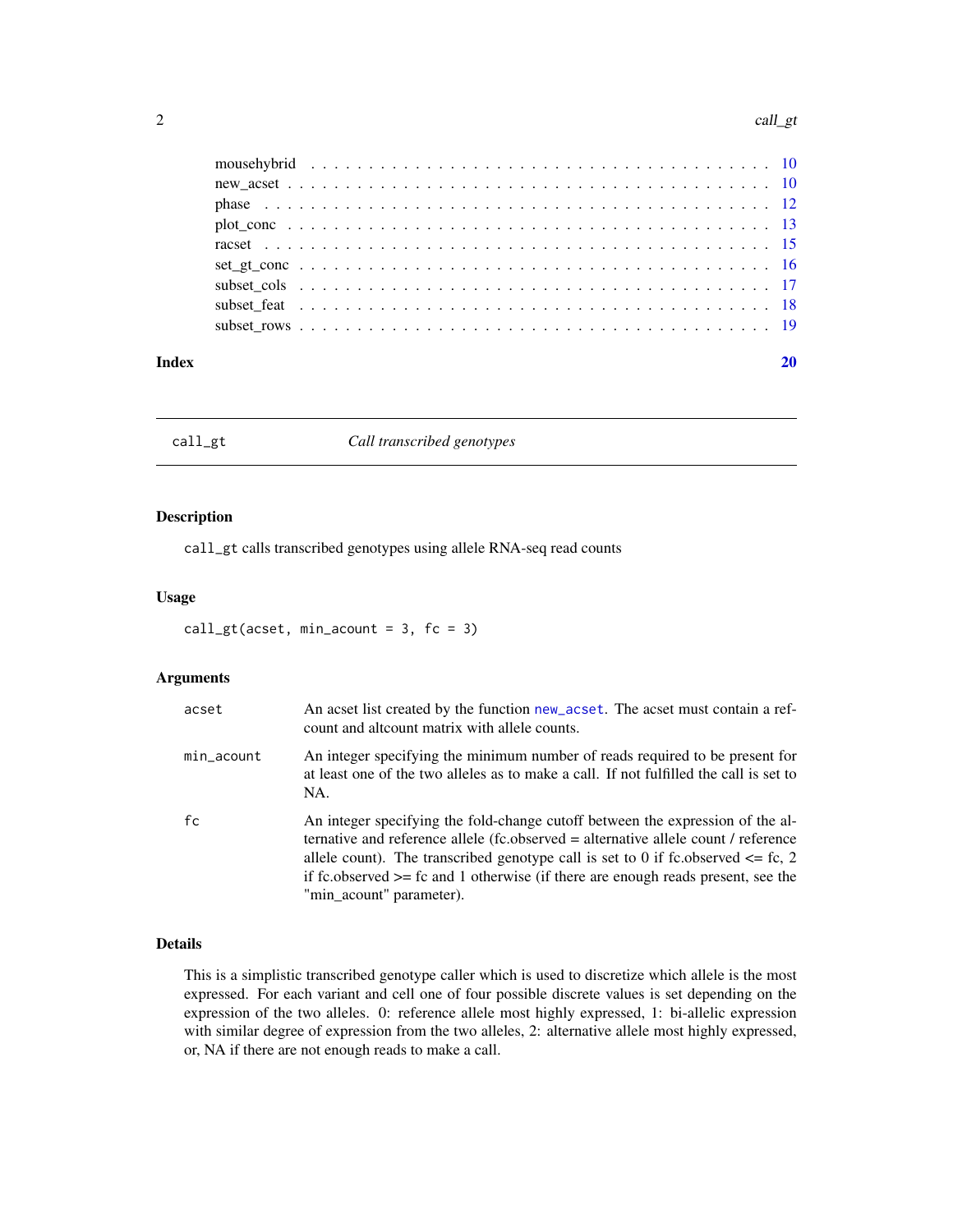#### <span id="page-2-0"></span>filter\_acset 3

#### Value

acset An acset list where the "gt" element is set or updated. "gt" is a matrix with integer values representing transcribed genotype calls. 0: reference allele most highly expressed, 1: bi-allelic expression with similar degree of expression from the two alleles, 2: alternative allele most highly expressed. NA's are used to represent entries where no call could be made. The rownames are set to the variant column, "var", of featdata. The colnames are set to the colnames of "refcount". The elements [['args']][['filter']][c('min\_acount', 'fc')] are added or updated to the acset as to record the filter arguments used.

#### Examples

```
##load dataset
invisible(marinov)
acset = new_acset(featdata = marinov[['featdata']], refcount =
marinov[['refcount']], altcount = marinov[['altcount']], phenodata =
marinov[['phenodata']])
##Call transcribed genotypes
min\_account = 3fc = 3acset = call_gt(acset, min_acount, fc)
```
filter\_acset *Filter variants and features*

#### Description

filter\_acset removes variants and features with too little data

#### Usage

```
filter_acset(acset, nmincells = 5, nminvar = 2, feat_filter = FALSE)
```
#### **Arguments**

| acset       | An acset list created by new_acset. It must contain a "gt" element with tran-<br>scribed genotype calls, see call_gt.                                                                       |
|-------------|---------------------------------------------------------------------------------------------------------------------------------------------------------------------------------------------|
| nmincells   | An integer specifying the minimum number of cells with imbalanced allelic<br>expression.                                                                                                    |
| nminvar     | An integer specifying the minimum number of variants within a feature.                                                                                                                      |
| feat filter | Boolean specifying if filtering should be done per feature including an initial<br>cell-filter removing cells with less than two variants with imbalanced expression<br>within the feature. |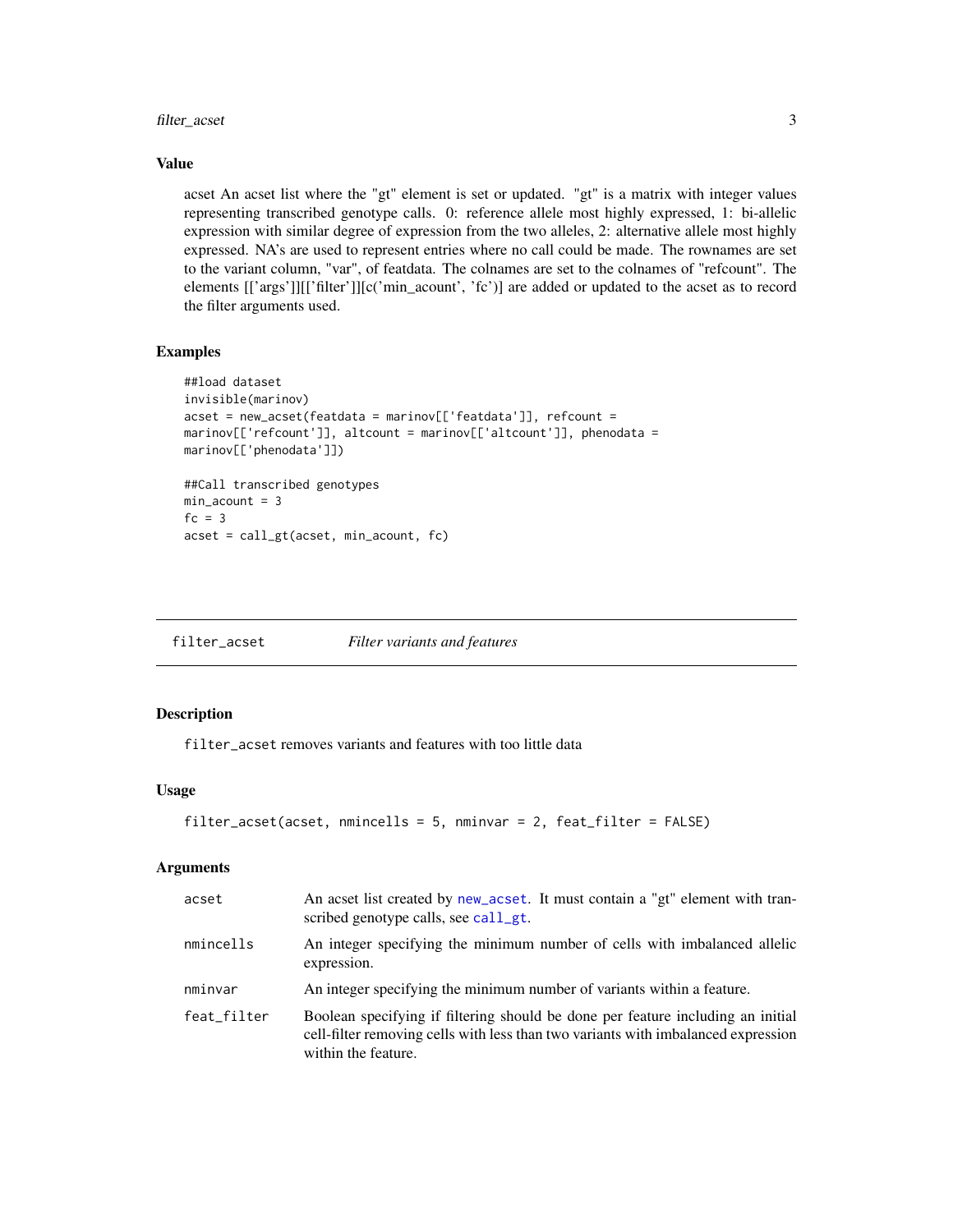#### <span id="page-3-0"></span>Details

The function removes variants which have less than "nmincells" cells with imbalanced allelic expression. A cell is deemed to have imbalanced allelic expression if its transcribed genotype is set to 0 or 2, see [call\\_gt](#page-1-1). Subsequently it removes features with less than "nminvar" variants, see [filter\\_feat\\_nminvar](#page-3-1).

#### Value

acset An acset list.

#### Examples

```
##create a small artificial genotype matrix
ncells = 10
patternal = c(0, 2, 0, 0, 2)material = c(2, 0, 2, 2, 0)gt = as.matrix(as.data.frame(rep(list(paternal, maternal), ncells / 2)))
vars = 1: nrow(gt)collnames(gt) = 1:ncellsrownames(gt) = vars##create a feature annotation data-frame
nvars = nrow(gt)featdata = as.data.frame(matrix(cbind(rep('jfeat', nvars),
as.character(1:nvars), rep('dummy', nvars), rep('dummy', nvars)), ncol = 4,
dimnames = list(vars, c('feat', 'var', 'ref', 'alt'))), stringsAsFactors =
FALSE)
##create acset
acset = new_acset(featdata, gt = gt)
##Remove variants with imbalanced expression in less than nmincells cells and
##features with less than nminvar variants
nmincells = 5
nminvar = 2acset_filt = filter_acset(acset, nmincells, nminvar)
```
<span id="page-3-1"></span>filter\_feat\_nminvar *Filter features on minimal number of required variants*

#### Description

filter\_feat\_nminvar removes features with less than "nmin\_var" variants.

#### Usage

filter\_feat\_nminvar(acset, nmin\_var = 2)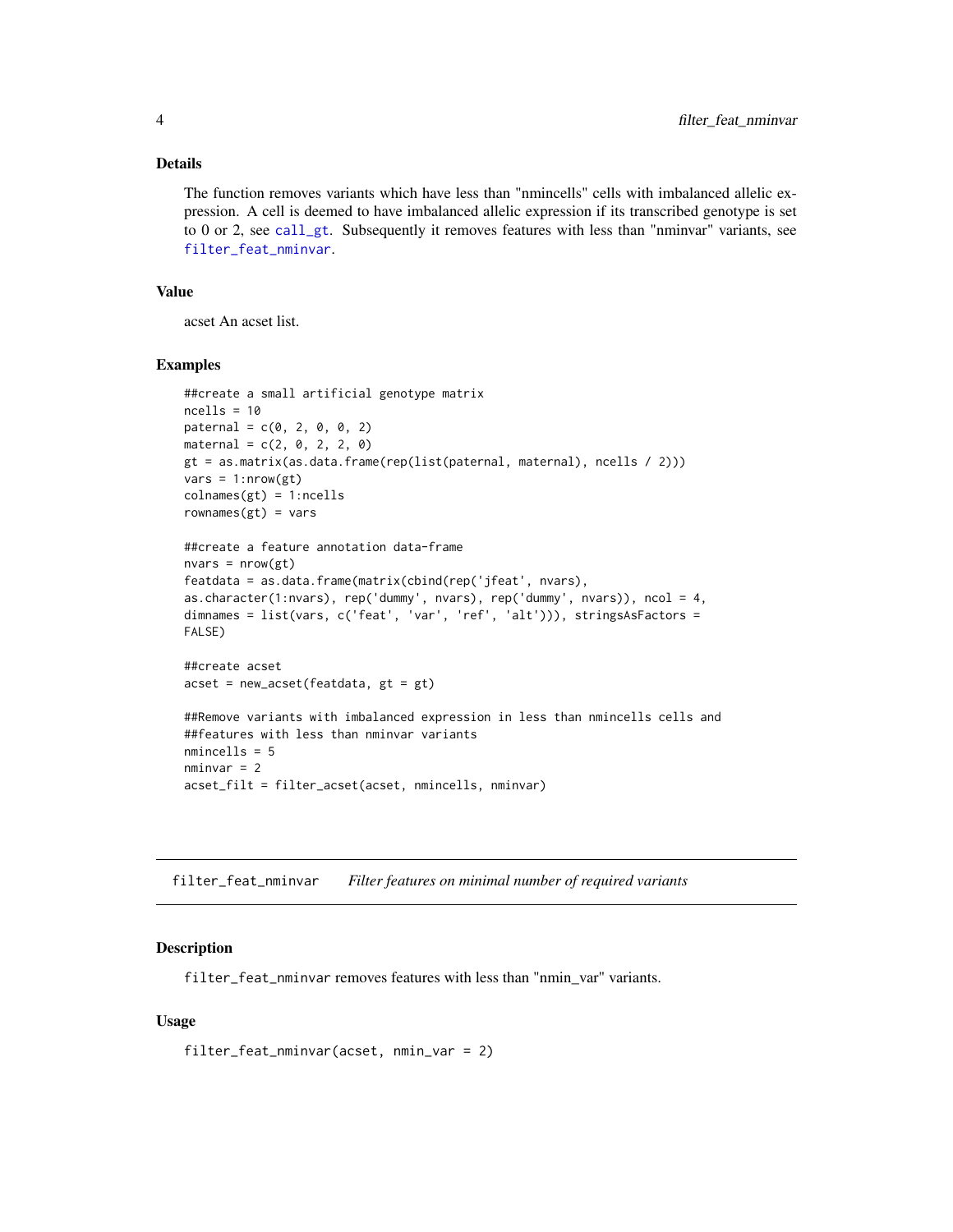#### <span id="page-4-0"></span>filter\_homovars 5

#### **Arguments**

| acset    | An acset list created by the function new_acset.                      |
|----------|-----------------------------------------------------------------------|
| nmin_var | An integer specifying the minimum number of variants within a feature |

#### Details

The function takes an acset and an integer, "nmin\_var", as input and filter out features that have less than "nmin\_var" variants.

#### Value

acset An acset list. The element [['filter']][['nmin\_var']] is added or updated to the acset to record the filter argument used.

#### Examples

```
##create a small artificial genotype matrix
ncells = 10
\text{paternal} = c(0, 2, 0, 0, 2)material = c(2, 0, 2, 2, 0)gt = as.matrix(as.data.frame(rep(list(paternal, maternal), ncells / 2)))
vars = 1: nrow(gt)colnames(gt) = 1:neellsrownames(gt) = vars##create a feature annotation data-frame
nvars = nrow(gt)featdata = as.data.frame(matrix(cbind(rep('jfeat', nvars),
as.character(1:nvars), rep('dummy', nvars), rep('dummy', nvars)), ncol = 4,
dimnames = list(vars, c('feat', 'var', 'ref', 'alt'))), stringsAsFactors =
FALSE)
```

```
##create acset
acset = new_acset(featdata, gt = gt)
```

```
##Remove features with less than nminvar variants
nminvar = 2acset = filter_feat_nminvar(acset, nminvar)
```
<span id="page-4-1"></span>filter\_homovars *Filter homozygous variants*

#### Description

filter\_homovars removes variants for which a large proportion of cells with imbalanced expression is imbalanced towards the same allele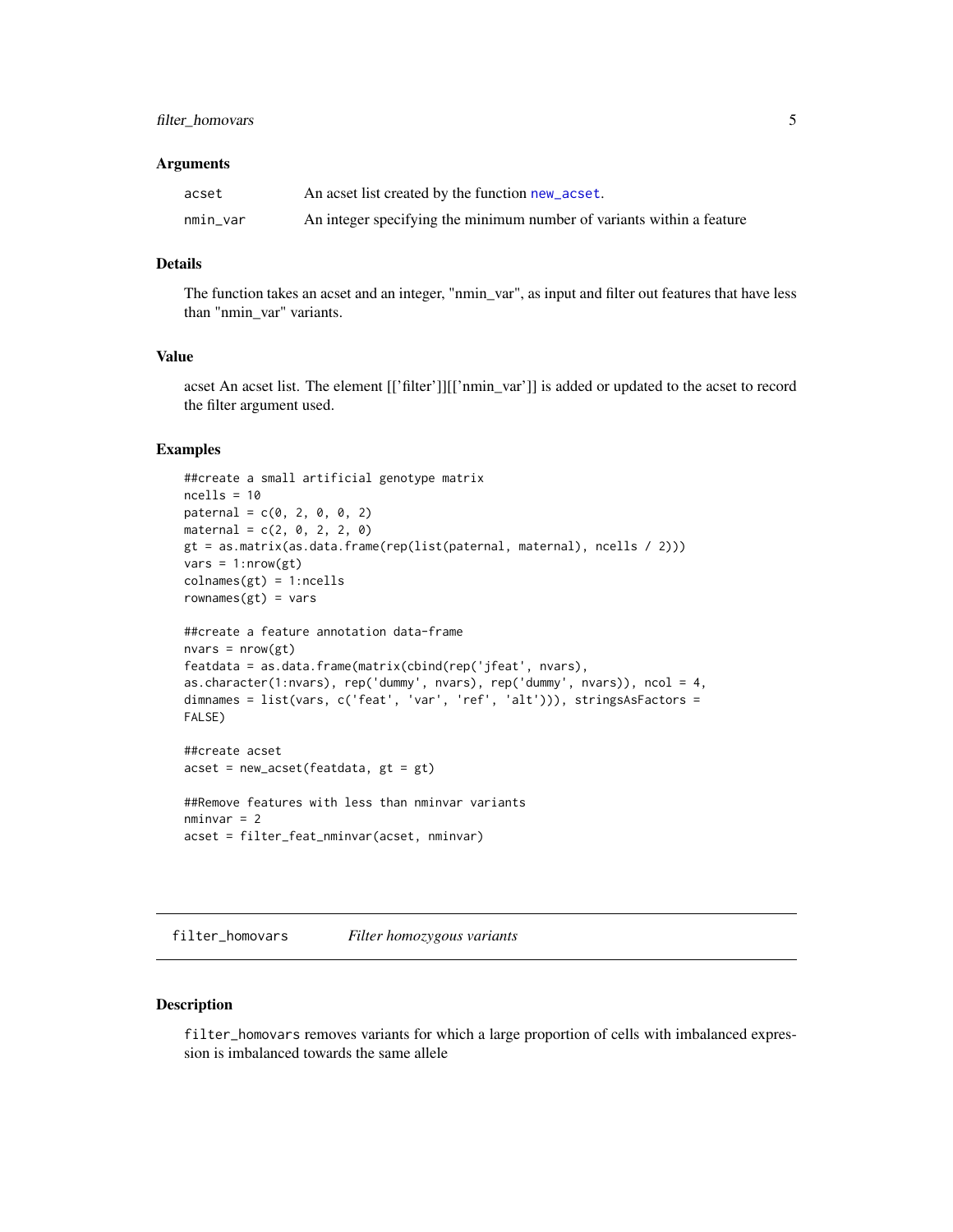```
filter_homovars(acset, alpha = 0.1, mono_ase = 0.1)
```
#### Arguments

| acset    | An acset list which must contain "refcount" and "altcount" elements with allele<br>counts, see new_acset.                                                                           |
|----------|-------------------------------------------------------------------------------------------------------------------------------------------------------------------------------------|
| alpha    | A numeric specifying the significance level of the binomial test, where the test<br>compares the number of cells expressing each allele in an imbalanced "monoal-<br>lelic" manner. |
| mono_ase | A numeric between 0 and 1 specifying the allele specific expression level at<br>which to deem an allele monoallelically expressed.                                                  |

#### Details

The function removes variants which tend to express the same allele in a large proportion of cells, that is, the allelic expression is stable across cells rather than random with respect to which allele is the most highly expressed. The purpose of this filter is to reduce the number of variants that have falsely been called as heterozygous variants but are actually homozygous. Use with caution as a heterozygous variants can indeed have imbalanced expression towards the same allele in the majority of cells. A cell is deemed to have imbalanced allelic expression if its allele-specific expression, ase, is  $\lt$  mono\_ase or  $\gt$ (1 - mono\_ase), where ase = alternative allele count / (alternative allele count + reference allele count). If the number of cells expressing one allele in such an imbalanced manner is significantly greater than the number of cells expressing the other allele the variant is removed (binomial test).

#### Value

acset An acset list subsetted on variants that pass the filter.

```
##load dataset
invisible(marinov)
acset = new_acset(featdata = marinov[['featdata']], refcount =
marinov[['refcount']], altcount = marinov[['altcount']], phenodata =
marinov[['phenodata']])
##Remove variants having monoallelic expression of the same allele in a
##large proportion of cells
alpha = 0.1mono\_ase = 0.1acset_filt = filter_homovars(acset, alpha, mono_ase)
```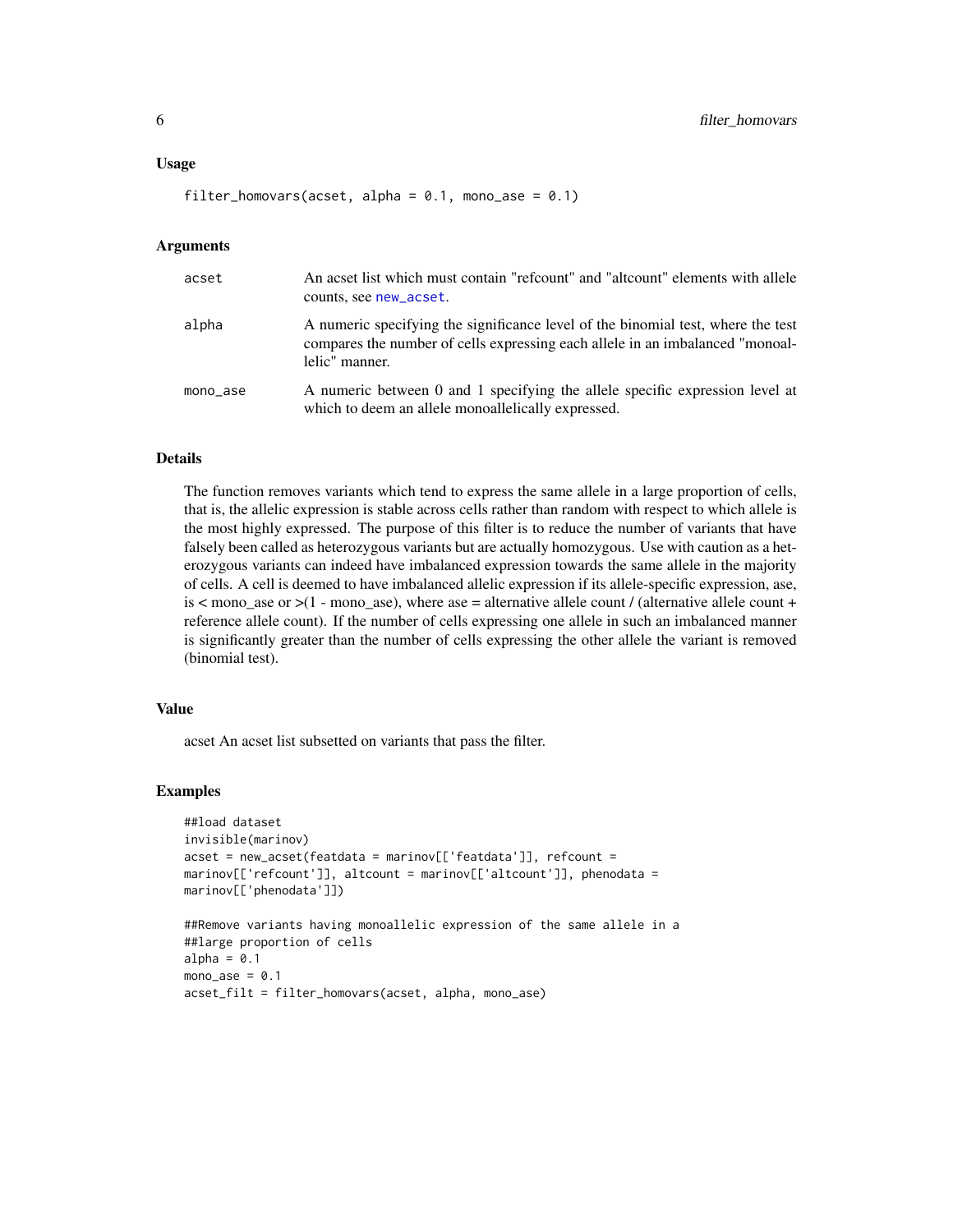#### <span id="page-6-1"></span><span id="page-6-0"></span>Description

filter\_var\_gt removes variants based on the number of cells with imbalanced expression

#### Usage

```
filter_var_gt(acset, nmincells = 3)
```
#### Arguments

| acset     | An acset list created by new acset. It must contain a "gt" element with tran-<br>scribed genotype calls, see call_gt. |
|-----------|-----------------------------------------------------------------------------------------------------------------------|
| nmincells | An integer specifying the minimum number of cells with imbalanced allelic<br>expression.                              |

### Details

The function removes variants which have less than "nmincells" cells with imbalanced allelic expression. A cell is deemed to have imbalanced allelic expression if its transcribed genotype is set to 0 or 2, see [call\\_gt](#page-1-1).

#### Value

acset An acset list subsetted on variants that pass the filter.

```
##create a small artificial genotype matrix
ncells = 10\text{patternal} = c(0, 2, 0, 0, 2)material = c(2, 0, 2, 2, 0)gt = as.matrix(as.data.frame(rep(list(paternal, maternal), ncells / 2)))
vars = 1: nrow(gt)colnames(gt) = 1:neellsrownames(gt) = vars##create a feature annotation data-frame
nvars = nrow(gt)
featdata = as.data.frame(matrix(cbind(rep('jfeat', nvars),
as.character(1:nvars), rep('dummy', nvars), rep('dummy', nvars)), ncol = 4,
dimnames = list(vars, c('feat', 'var', 'ref', 'alt'))), stringsAsFactors =
FALSE)
##create acset
acset = new_acset(featdata, gt = gt)
```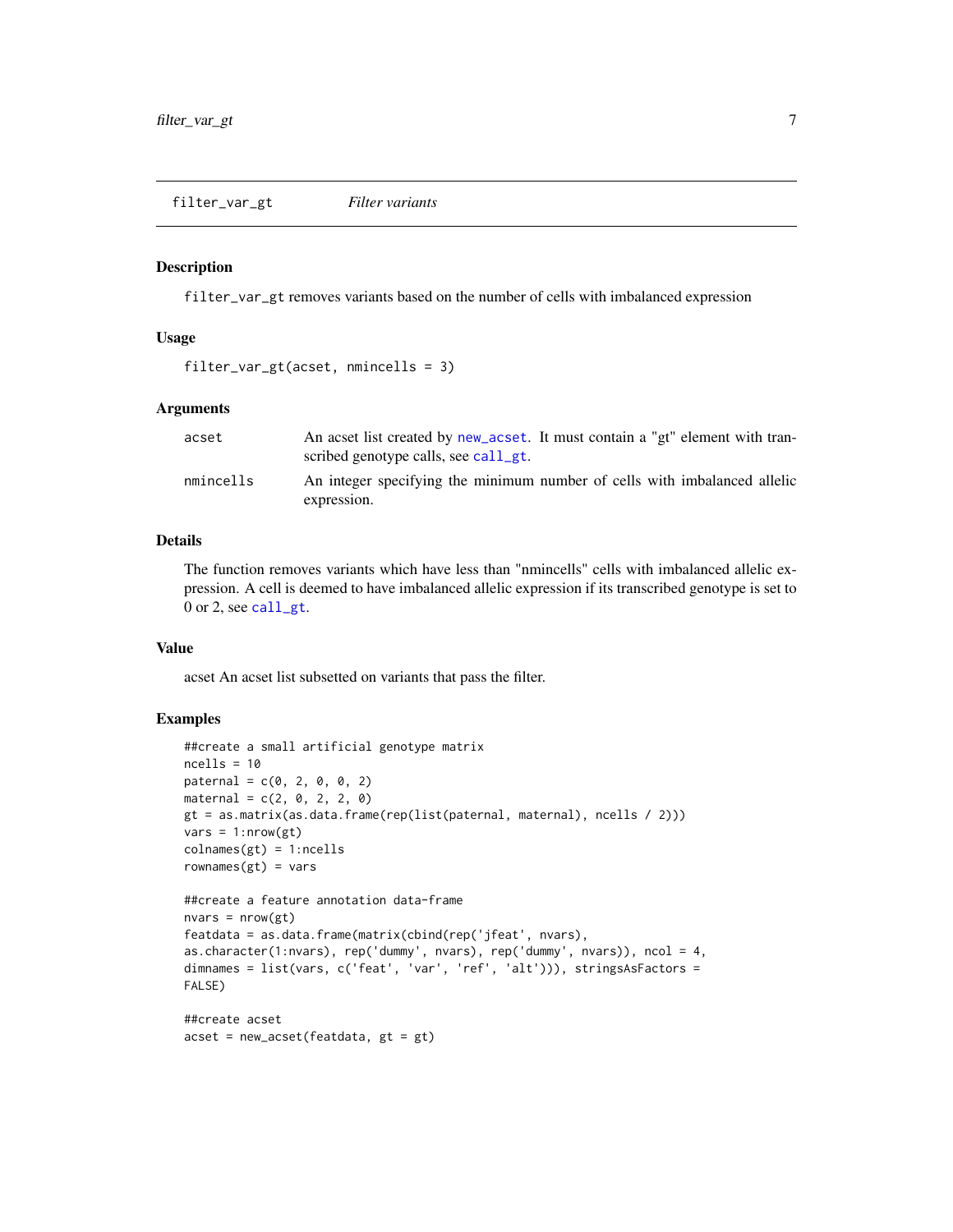```
##Remove variants with imbalanced expression in less than 3 cells
nmincells = 3
acset_filt = filter_var_gt(acset, nmincells)
```
filter\_zerorow *Filter variants with zero allele counts in all cells*

#### Description

filter\_zerorow removes variants which do no have any read count

#### Usage

filter\_zerorow(acset)

#### Arguments

acset An acset list which must contain "refcount" and "altcount" elements with allele counts, see [new\\_acset](#page-9-1).

#### Value

acset An acset list subsetted on variants that pass the filter.

```
##create small artifical allele count matrixes where first row is zero
ncells = 10ref = c(0, 10, 1, 5, 2, 9)alt = c(0, 2, 5, 5, 6, 3)refcount = as.matrix(as.data.frame(rep(list(ref, alt), ncells / 2)))
altcount = as.matrix(as.data.frame(rep(list(alt, ref), ncells / 2)))
vars = 1:nrow(refcount)
samples = 1:ncells
colnames(refcount) = samples
rownames(refcount) = vars
colnames(altcount) = samples
rownames(altcount) = vars
##create a feature annotation data-frame
nvars = length(vars)
featdata = as.data.frame(matrix(cbind(rep('jfeat', nvars),
as.character(1:nvars), rep('dummy', nvars), rep('dummy', nvars)), ncol = 4,
dimnames = list(vars, c('feat', 'var', 'ref', 'alt'))), stringsAsFactors =
```

```
FALSE)
```

```
##create acset
acset = new_acset(featdata, altcount = altcount, refcount = refcount)
```
<span id="page-7-0"></span>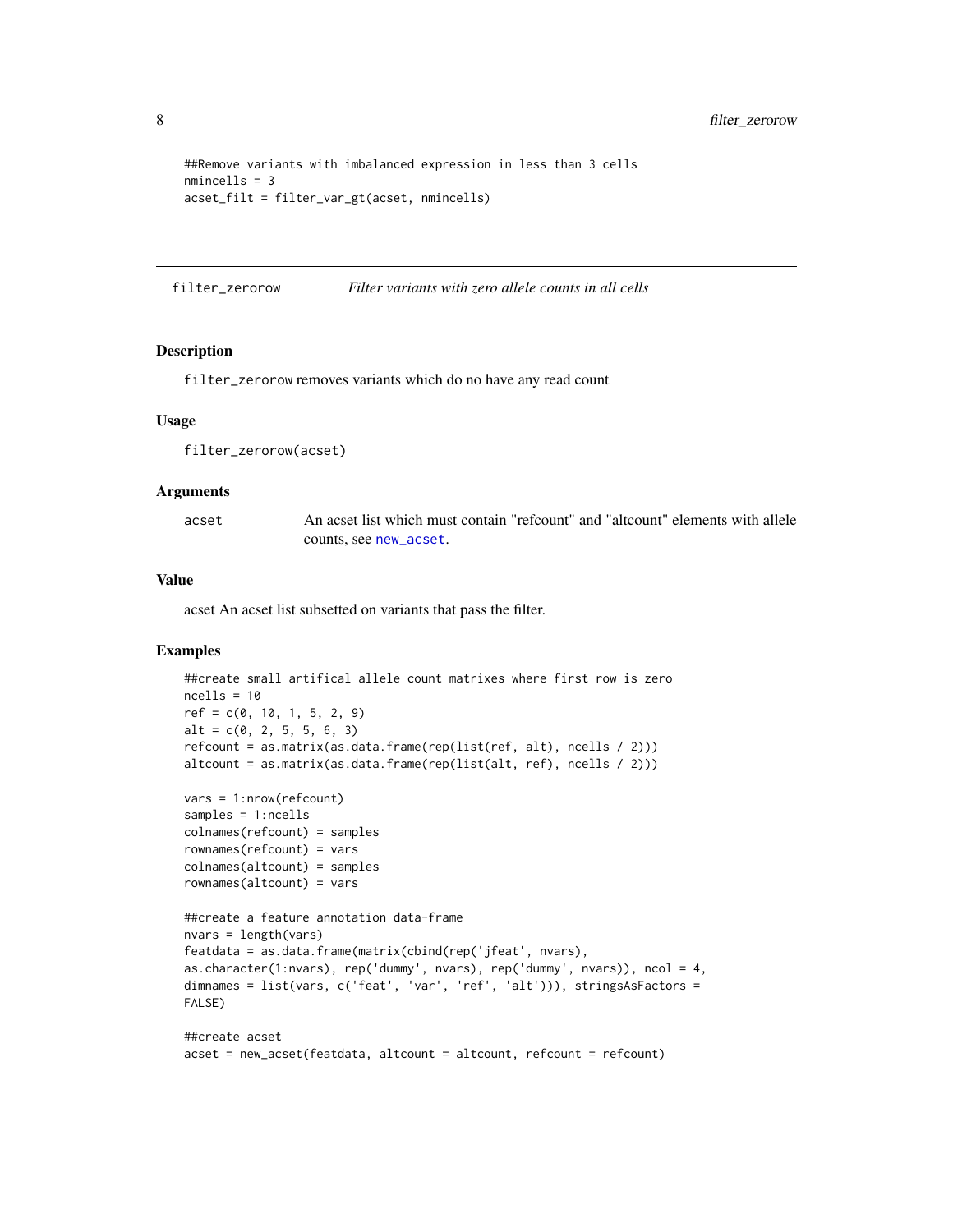#### <span id="page-8-0"></span>marinov 9

```
##Remove variants having no allele counts
acset_filt = filter_zerorow(acset)
```
marinov *Single-cell RNA-seq allele counts for the Marinov et al dataset*

#### Description

A dataset containing alternative and reference allele read counts per cell and heterozygous variant, derived from a single-cell RNA-seq dataset of the lymphoblastoid cell-line of HapMap individual NA12878.

#### Usage

data(marinov)

#### Format

An acset with four elements, featdata, refcount, altcount and phenodata, see [new\\_acset](#page-9-1) for a description of these elements. The acset contains data for 2809 variants and 28 single cells.

#### Details

Allele counts were generated by alignment of the RNA-seq data to the haplo- genomes of NA12878 and subsequently running samtools mpileup using variants called as heterozygous within the DNAseq data of the individual. Variants were filtered on being within RefSeq genes, in the dbSNP database and successfully phased (via transmission from the parental genome data). Variants were further filtered using the allele count data to not monoallelically express the same allele across cells (see [filter\\_homovars](#page-4-1)) and on having imbalanced allelic expression in at least 3 cells (see [filter\\_var\\_gt](#page-6-1). Features were filtered on having at least two such variants (see [filter\\_feat\\_nminvar](#page-3-1)). For further details on the generation of the allele count data see the Supplemental Data in Edsgard et al, scphaser: Haplotype Inference Using Single-Cell RNA-Seq Data, Bioinformatics, 2016.

#### Source

- RNA-seq fastq files [ftp://ftp-trace.ncbi.nlm.nih.gov/sra/sra-instant/reads/BySt](ftp://ftp-trace.ncbi.nlm.nih.gov/sra/sra-instant/reads/ByStudy/sra/SRP/SRP018/SRP018838/)udy/ [sra/SRP/SRP018/SRP018838/](ftp://ftp-trace.ncbi.nlm.nih.gov/sra/sra-instant/reads/ByStudy/sra/SRP/SRP018/SRP018838/)
- RNA-seq meta-info<ftp://ftp.ncbi.nlm.nih.gov/geo/series/GSE44nnn/GSE44618>
- Haplo-genomes [http://sv.gersteinlab.org/NA12878\\_diploid](http://sv.gersteinlab.org/NA12878_diploid)
- DNA-seq variants [http://sv.gersteinlab.org/NA12878\\_diploid/NA12878\\_diploid\\_201](http://sv.gersteinlab.org/NA12878_diploid/NA12878_diploid_2012_dec16/CEUTrio.HiSeq.WGS.b37.bestPractices.phased.hg19.vcf.gz)2\_ [dec16/CEUTrio.HiSeq.WGS.b37.bestPractices.phased.hg19.vcf.gz](http://sv.gersteinlab.org/NA12878_diploid/NA12878_diploid_2012_dec16/CEUTrio.HiSeq.WGS.b37.bestPractices.phased.hg19.vcf.gz)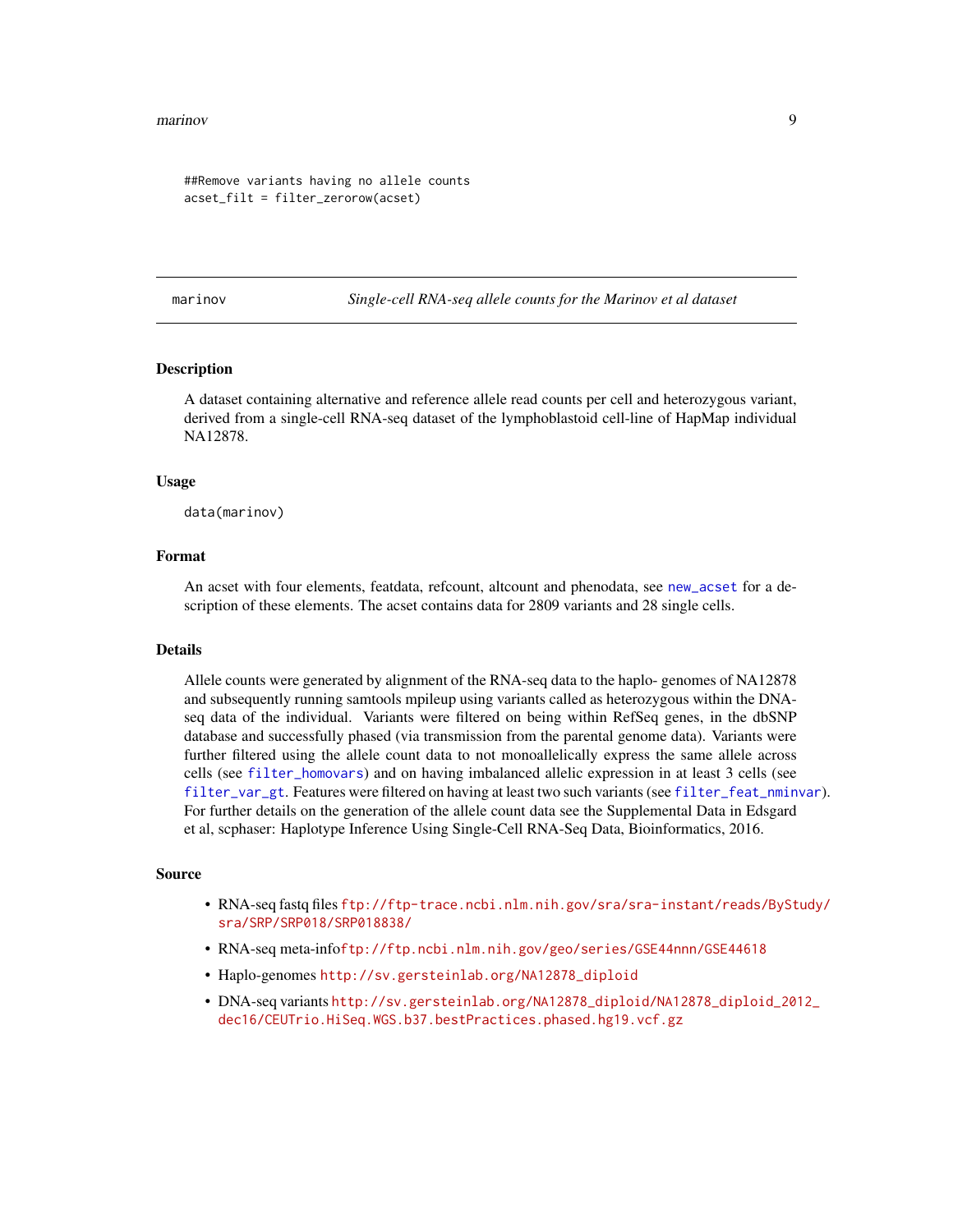#### Description

A dataset containing alternative and reference allele read counts per cell and heterozygous variant, derived from a single-cell RNA-seq dataset of fibroblast and liver cells from crossed CAST/EiJ x C57BL/6J mouse strains. The dataset has been subsetted to 300 genes to restrict its size.

#### Usage

mousehybrid

#### Format

An acset with four elements, featdata, refcount, altcount and phenodata, see [new\\_acset](#page-9-1) for a description of these elements. The acset contains data for 3313 variants and 336 single cells.

#### Details

Allele counts were generated by alignment of the RNA-seq data to each of the genomes of the two mouse strains and subsequently running samtools mpileup using variants that were homozygous within each strain and differed between the strain-genomes. Variants were filtered on being within RefSeq genes. Variants were further filtered using the allele count data to not monoallelically express the same allele across cells (see [filter\\_homovars](#page-4-1)) and on having imbalanced allelic expression in at least 3 cells (see [filter\\_var\\_gt](#page-6-1). Features were filtered on having at least two such variants (see [filter\\_feat\\_nminvar](#page-3-1)). For additional filters and further details on the generation of the allele count data see the Supplemental Data in Edsgard et al, scphaser: Haplotype Inference Using Single-Cell RNA-Seq Data, Bioinformatics, 2016.

#### Source

RNA-seq data can be found at <http://www.ncbi.nlm.nih.gov/geo/query/acc.cgi?acc=GSE75659>

<span id="page-9-1"></span>

new\_acset *Construct an allele count set*

#### Description

new\_acset constructs a list which is the data-structure used by the scphaser phasing functions.

#### Usage

```
new_acset(featdata, refcount = NA, altcount = NA, phenodata = NA,
 gt = NA
```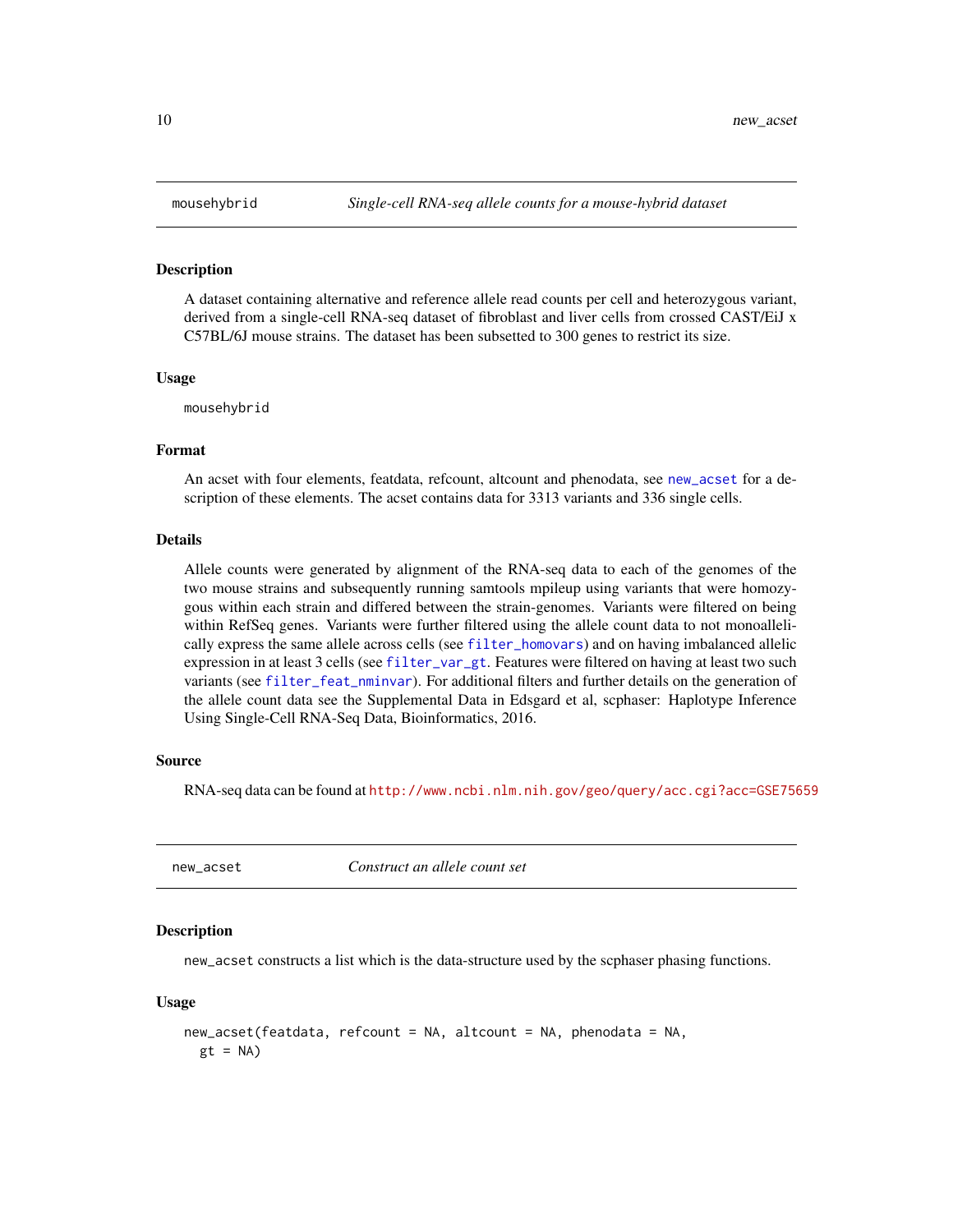#### new\_acset 11

#### Arguments

| Data-frame with four required columns and arbitrary additional columns. The<br>purpose of the featdata data-frame is to map variants to features and specify<br>the two alleles of each variant. The four required columns must be named 'feat',<br>'var', 'ref' and 'alt'. The rownames must also be set to be identical to the var col-<br>umn. 'feat' is a character vector specifying feature names, such as gene names.<br>'var' is a character vector specifying variant names, such as dbSNP rs id. 'ref'<br>and 'alt' are character vectors specifying the alleles of each variant, such as the<br>reference and alternative allele. |
|----------------------------------------------------------------------------------------------------------------------------------------------------------------------------------------------------------------------------------------------------------------------------------------------------------------------------------------------------------------------------------------------------------------------------------------------------------------------------------------------------------------------------------------------------------------------------------------------------------------------------------------------|
| Matrix with allelic counts for the reference allele with variants as rows and cells<br>as columns. The rownames have to match the values in the 'var' column in<br>the featdata, and the colnames the values in the phenodata 'sample' column.<br>If refcount is provided alteount must also be provided. If the gt argument is<br>provided then refcount and altcount are not required arguments.                                                                                                                                                                                                                                           |
| Matrix with allelic counts for the alternative allele, where the row- and col-<br>names must match those of refcount.                                                                                                                                                                                                                                                                                                                                                                                                                                                                                                                        |
| Data-frame which annotates the cells. It must contain a column named 'sample'.<br>If the phenodata argument is not provided it is created by the link{new_acset}<br>function with the sample column set to be identical to the column names of<br>refeount or gt.                                                                                                                                                                                                                                                                                                                                                                            |
| Matrix with integer values representing transcribed genotype calls. 0: reference<br>allele most highly expressed, 1: bi-allelic expression with similar degree of ex-<br>pression from the two alleles, 2: alternative allele most highly expressed. NA's<br>are allowed and can be used to indicate entries where no call could be made. The<br>rownames have to match the values in the 'var' column in the featdata, and the<br>colnames the values in the phenodata 'sample' column. If refcount and altcount<br>are provided then the gt argument does not need to be provided.                                                         |
|                                                                                                                                                                                                                                                                                                                                                                                                                                                                                                                                                                                                                                              |

### Details

The function performs a number of error-checks to ensure that the constructed acset-list elements satisfy the data-format used by the phasing functions.

#### Value

acset An acset list which contains elements required to apply the phasing functions.

```
##create a small artificial genotype matrix
ncells = 10\text{paternal} = c(0, 2, 0, 0, 2)material = c(2, 0, 2, 2, 0)gt = as.matrix(as.data.frame(rep(list(paternal, maternal), ncells / 2)))
vars = 1: nrow(gt)colnames(gt) = 1:ncells
rownames(gt) = vars
```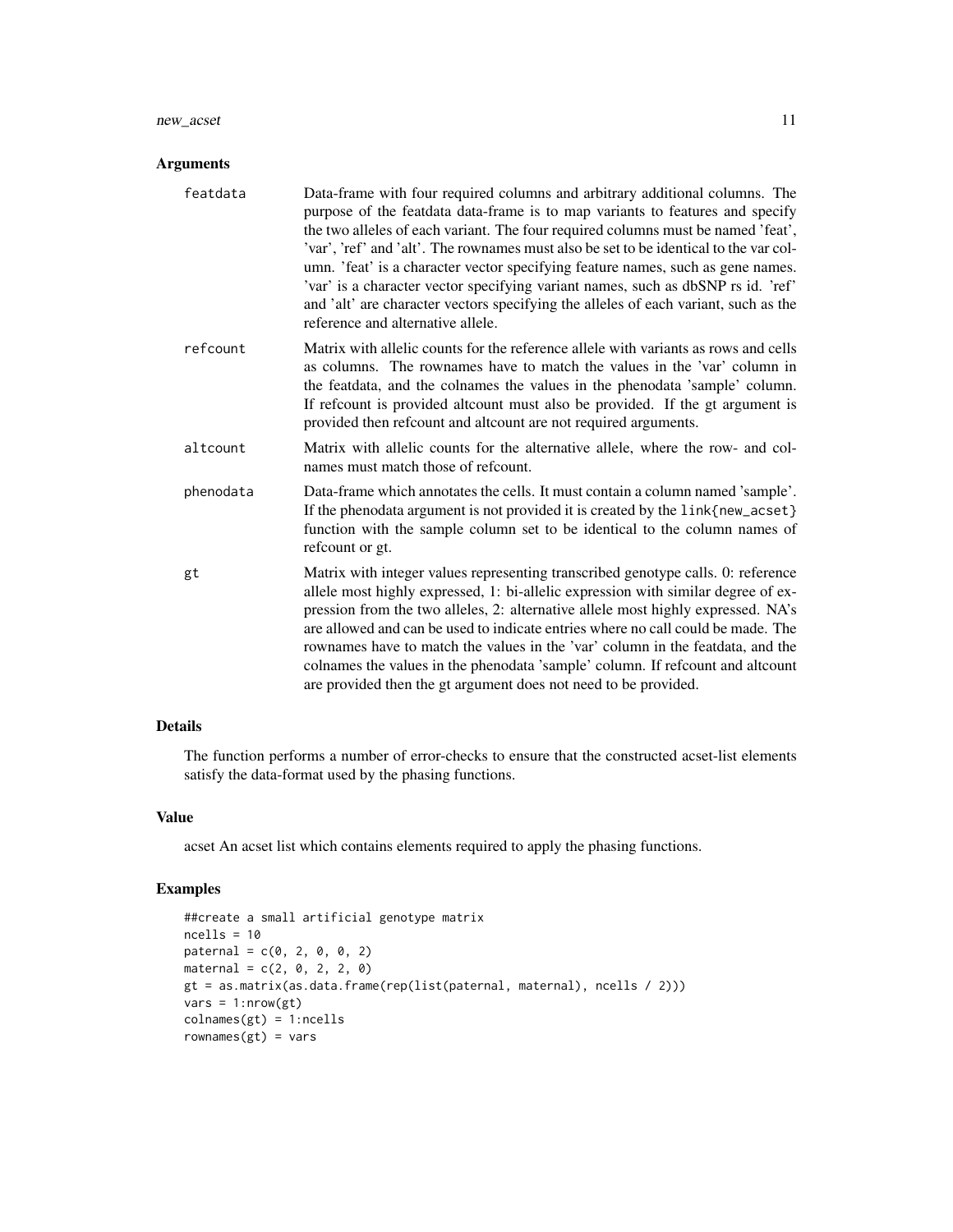12 phase parameters are the set of the set of the set of the set of the set of the set of the set of the set of the set of the set of the set of the set of the set of the set of the set of the set of the set of the set of

```
##create a feature annotation data-frame
nvars = nrow(gt)featdata = as.data.frame(matrix(cbind(rep('jfeat', nvars),
as.character(1:nvars), rep('dummy', nvars), rep('dummy', nvars)), ncol = 4,
dimnames = list(vars, c('feat', 'var', 'ref', 'alt'))), stringsAsFactors =
FALSE)
##create acset
acset = new_acset(featdata, gt = gt)
```
<span id="page-11-1"></span>

phase *Phasing of alleles*

#### Description

phase phases alleles using allelic counts or genotype calls from single-cell RNA-seq data.

#### Usage

```
phase(acset, input = "ac", weigh = FALSE, method = "exhaust",
 nvars_max = 10, verbosity = -1, bp_param = BiocParallel::SerialParam())
```
#### Arguments

| acset     | An acset list created by the new_acset function. It must contain elements with<br>either a genotype matrix or two matrixes containing the reference and alternative<br>allele counts, respectively.                                           |
|-----------|-----------------------------------------------------------------------------------------------------------------------------------------------------------------------------------------------------------------------------------------------|
| input     | A character string specifying if allele counts or genotype calls should be used<br>for phasing. Two values are allowed, 'gt' or 'ac'. 'gt' specifies that genotype<br>calls should be used. 'ac' specifies that allele counts should be used. |
| weigh     | A logical specifying if the sample-size, that is, the scale of the allele counts at a<br>variant, should be taken into account. Variants with high counts will be given a<br>greater weight as they are more reliable.                        |
| method    | A character string specifying the clustering method to be used for the phasing.<br>Two values are allowed, 'exhaust' or 'pam'.                                                                                                                |
| nvars_max | An integer specifying the number of variants within a feature (e.g. gene), above<br>which 'pam' clustering will be used even if the method argument was set to<br>'exhaust'.                                                                  |
| verbosity | An integer specifying the verbosity level. Higher values increase the verbosity.                                                                                                                                                              |
| bp_param  | A BiocParallelParam instance, see bplapply.                                                                                                                                                                                                   |

#### Details

The function phases alleles within each feature. As phasing is not done between features inferred haplotypes should only be used within features.

<span id="page-11-0"></span>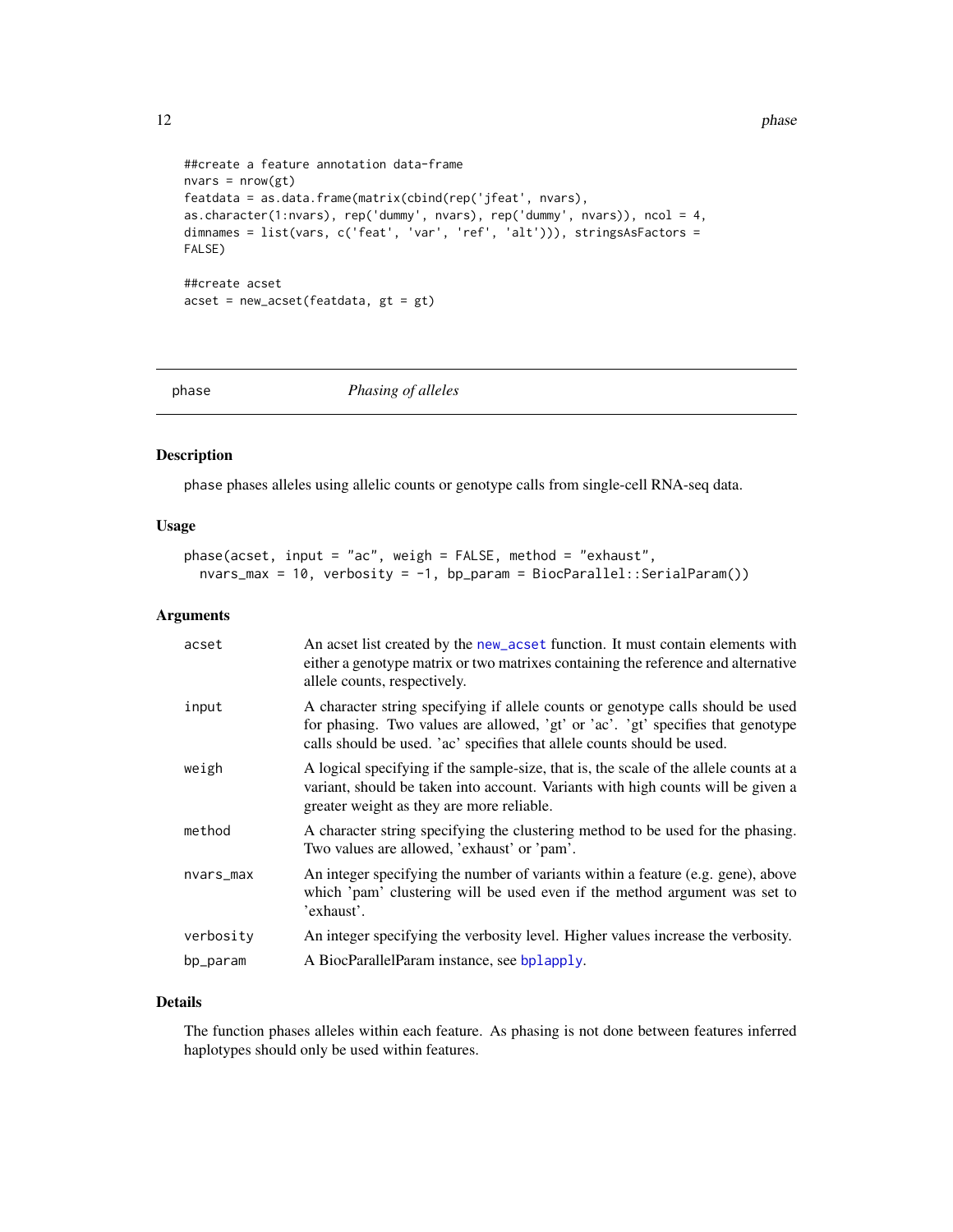#### <span id="page-12-0"></span>Value

An acset list with the following elements added by the phasing function: 'phasedfeat': Data-frame with six columns. Four first columns, 'feat', 'var', 'ref' and 'alt' are taken from the featdata dataframe of the input acset. The last two columns 'hapA' and 'hapB' contains the haplotype sequence of alleles. 'args': List where each element corresponds to argument values supplied to the phase function. 'varflip': Character vector with names of variants where the alleles were swapped. 'score': Numeric vector with a variability score per feature after phasing. 'gt\_phased': Character matrix of genotypes after having swapped alleles according to the inferred phase. 'weights': Numeric matrix with a weight per variant and cell. Only added if arguments set as weigh  $==$  TRUE and input  $==$ 'gt'.

#### Examples

```
##create a small artificial genotype matrix
ncells = 10\text{patternal} = c(0, 2, 0, 0, 2)material = c(2, 0, 2, 2, 0)gt = as.matrix(as.data.frame(rep(list(paternal, maternal), ncells / 2)))
vars = 1: nrow(gt)collnames(gt) = 1:ncellsrownames(gt) = vars##feature annotation data-frame
nvars = nrow(gt)featdata = as.data.frame(matrix(cbind(rep('jfeat', nvars),
as.character(1:nvars), rep('dummy', nvars), rep('dummy', nvars)), ncol = 4,
dimnames = list(vars, c('feat', 'var', 'ref', 'alt'))), stringsAsFactors =
FALSE)
##create acset
acset = new_acset(featdata, gt = gt)
##phase
acset = phase(acset, input = 'gt', weigh = FALSE, method = 'exhaust',
verbosity = 0)
##' The haplotype output is contained in an element of an acset list that was
##added by the phasing function and is named "phasedfeat":
head(acset[['phasedfeat']])
```
plot\_conc *Phasing concordance plot*

#### Description

plot\_conc plots the phasing concordance, see [set\\_gt\\_conc](#page-15-1)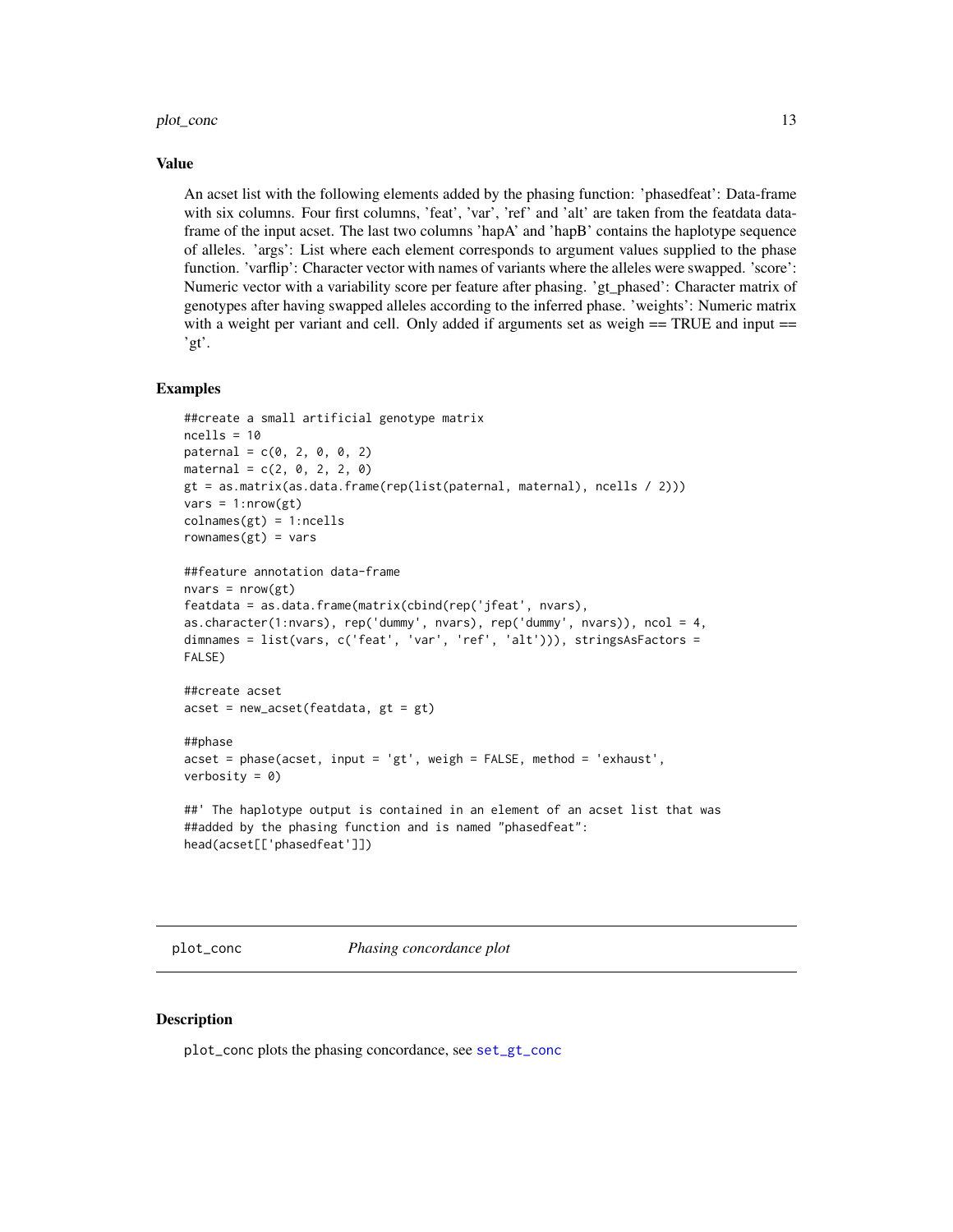#### <span id="page-13-0"></span>Usage

 $plot_{conc(acset, feats = NA, cex = 0.5)}$ 

#### Arguments

| acset | An acset list created by new_acset. The acset must contain the elements 'gt_conc'<br>and 'gt_phased_conc' which contain the concordance and inconcordance for ev-<br>ery gene before (gt_conc) and after phasing (gt_phased_conc), see set_gt_conc. |
|-------|-----------------------------------------------------------------------------------------------------------------------------------------------------------------------------------------------------------------------------------------------------|
| feats | A character vector of feature names to include in the plot.                                                                                                                                                                                         |
| cex   | A numerical value giving the amount by which plotting text and symbols should<br>be magnified relative to the default, see par.                                                                                                                     |

#### Details

To assess the success of the phasing one can calculate the degree of variability remaining if all cells with haplotype 2 are set to haplotype 1. As a rough measure of this this function calculates the variability as the number of cells that differ from the inferred haplotype for every gene with two variants. The differing number of cells per gene we denote as the inconcordance and the number of cells with identical haplotype to the inferred haplotype as concordance, see [set\\_gt\\_conc](#page-15-1) for further details.

```
##load dataset
invisible(marinov)
acset = new_acset(featdata = marinov[['featdata']], refcount =
marinov[['refcount']], altcount = marinov[['altcount']], phenodata =
marinov[['phenodata']])
##Call gt
a \cset = \text{call}_gt(a \cset, \text{min}_a \text{count} = 3, \text{fc} = 3)##Filter variants and genes
a \csc t = \text{filter} \cdot a \csc t \cdot (a \csc t, \text{ mimically} = 5, \text{mminvar} = 2)##Phase
a \csc t = phase(a \csc t, input = 'gt', weight = FALSE, method = 'exhaust')##Calculate the genotype concordance before and after phasing
acset = set_gt_conc(acset)
##Plot the genotype concordance before and after phasing
acset = plot_conc(acset)
```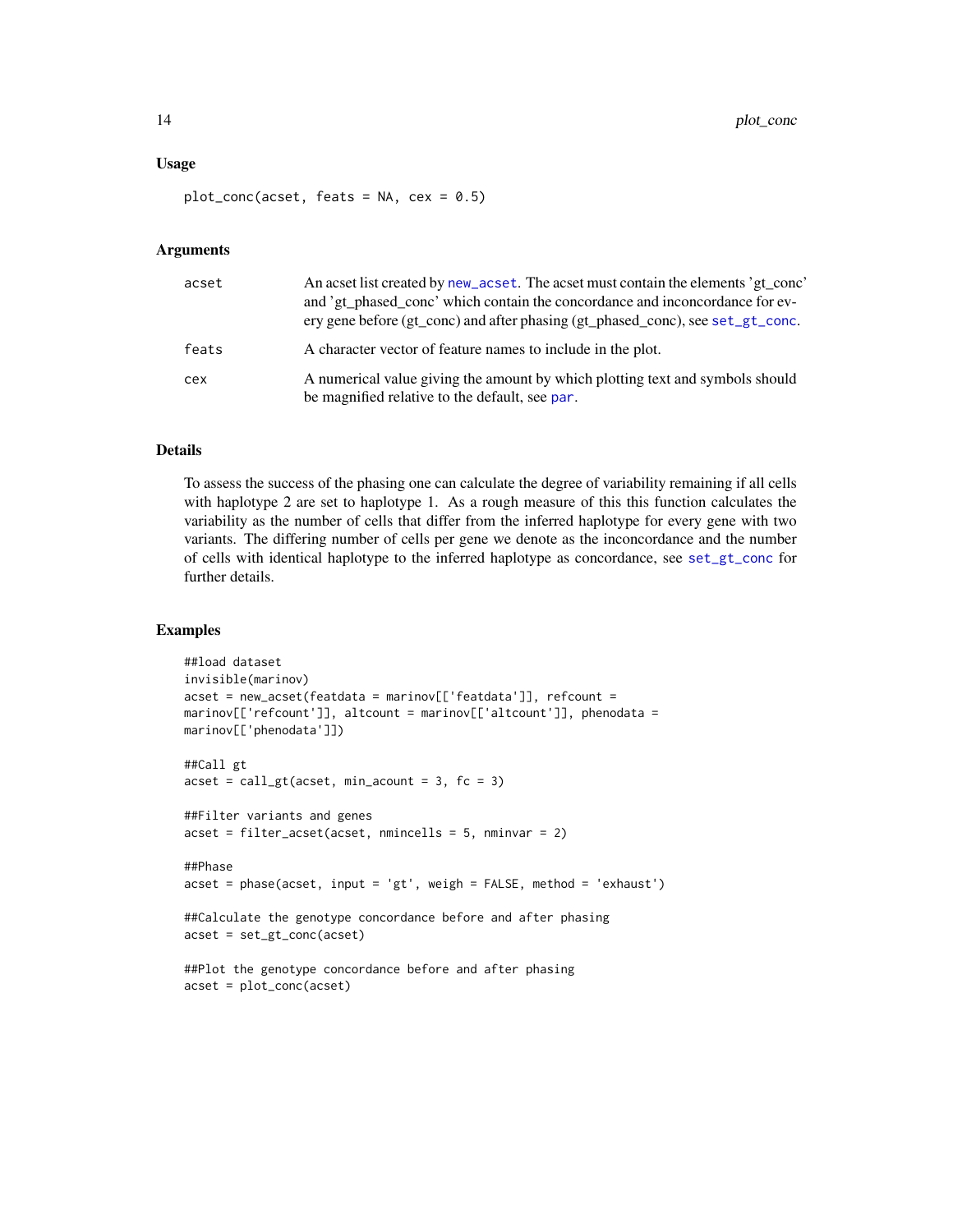<span id="page-14-0"></span>

#### Description

racset randomizes the entries in the allele count matrixes or the genotype matrix

#### Usage

racset(acset, type = "ac", fixedrowmargin = FALSE)

#### Arguments

| acset | An acset list created by new_acset.                                                                                                                                                    |
|-------|----------------------------------------------------------------------------------------------------------------------------------------------------------------------------------------|
| type  | A character string with two allowed values. 'ac' specifies that the allele count<br>matrixes should be randomized and 'gt' specifies that the genotype matrix should<br>be randomized. |
|       | $\mathbf{1}$ $\mathbf{1}$ $\mathbf{1}$ $\mathbf{1}$ $\mathbf{1}$ $\mathbf{1}$ $\mathbf{1}$ $\mathbf{1}$ $\mathbf{1}$ $\mathbf{1}$                                                      |

fixedrowmargin Boolean specifying if the row-sums should be kept unchanged.

#### Details

The function scrambles all entries within each allele count matrix or within the genotype matrix.

#### Value

acset A randomized acset list.

```
##create a small artificial genotype matrix
ncells = 10
\text{paternal} = c(0, 2, 0, 0, 2)material = c(2, 0, 2, 2, 0)gt = as.matrix(as.data.frame(rep(list(paternal, maternal), ncells / 2)))
vars = 1: nrow(gt)colnames(gt) = 1:ncellsrownames(gt) = vars##create a feature annotation data-frame
nvars = nrow(gt)featdata = as.data.frame(matrix(cbind(rep('jfeat', nvars),
as.character(1:nvars), rep('dummy', nvars), rep('dummy', nvars)), ncol = 4,
dimnames = list(vars, c('feat', 'var', 'ref', 'alt'))), stringsAsFactors =
FALSE)
##create acset
acset = new_acset(featdata, gt = gt)
##Randomize the genotype matrix
```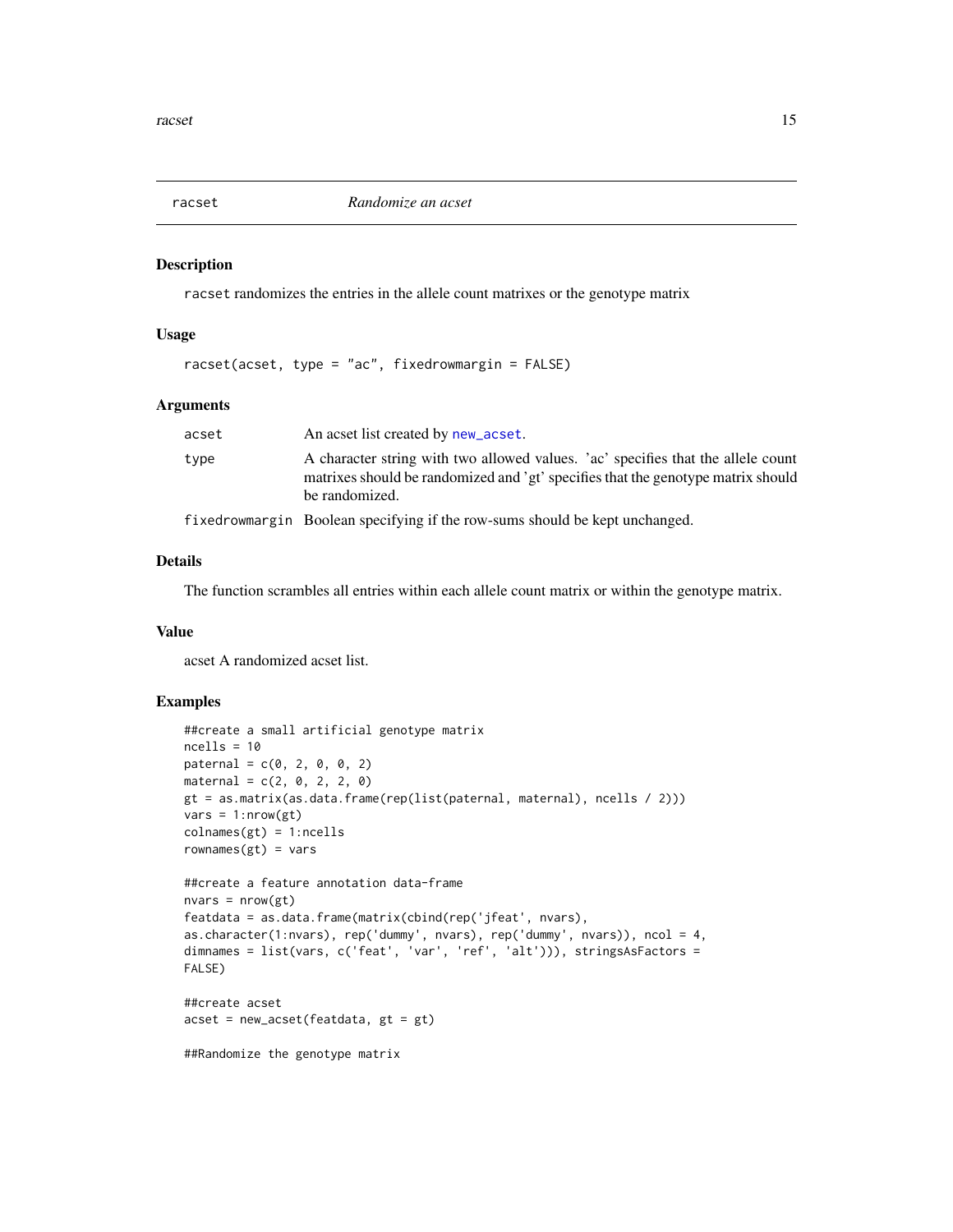```
type = 'gt'
acset_rand = racset(acset, type)
```
#### <span id="page-15-1"></span>set\_gt\_conc *Cell-distribution variability upon phasing*

#### **Description**

set\_gt\_conc calculates an approximate measure of the spread of the cells in the allele-specific expression variant-space per gene

#### Usage

set\_gt\_conc(acset)

#### **Arguments**

| acset | An acset list created by new_acset. The acset must contain an element 'gt', see |
|-------|---------------------------------------------------------------------------------|
|       | call_gt and an element 'gt_phased', see function phase.                         |

#### Details

To assess the success of the phasing one can calculate the degree of variability remaining if all cells with haplotype 2 are set to haplotype 1. As a rough measure of this this function calculates the variability as the number of cells that differ from the inferred haplotype for every gene with two variants. The differing number of cells per gene we denote as the inconcordance and the number of cells with identical haplotype to the inferred haplotype as concordance. This can be understood by viewing each cell as a point in a transcribed genotype variant space, where each dimension is a variant (within a gene), with values in the transcribed genotype domain. The expression of the alleles within a gene from a single cell will then tend to cluster towards the haplotype state, and the remaining variability of the cells in that space after phasing can be used to measure how well the cells conform to the haplotype.

#### Value

acset An acset list where two elements have been added or updated, 'gt\_conc' and 'gt\_phased\_conc'. The elements contain the concordance and inconcordance for every gene before (gt\_conc) and after phasing (gt\_phased\_conc).

#### Examples

```
##load dataset
invisible(marinov)
acset = new_acset(featdata = marinov[['featdata']], refcount =
marinov[['refcount']], altcount = marinov[['altcount']], phenodata =
marinov[['phenodata']])
```
##Call gt

<span id="page-15-0"></span>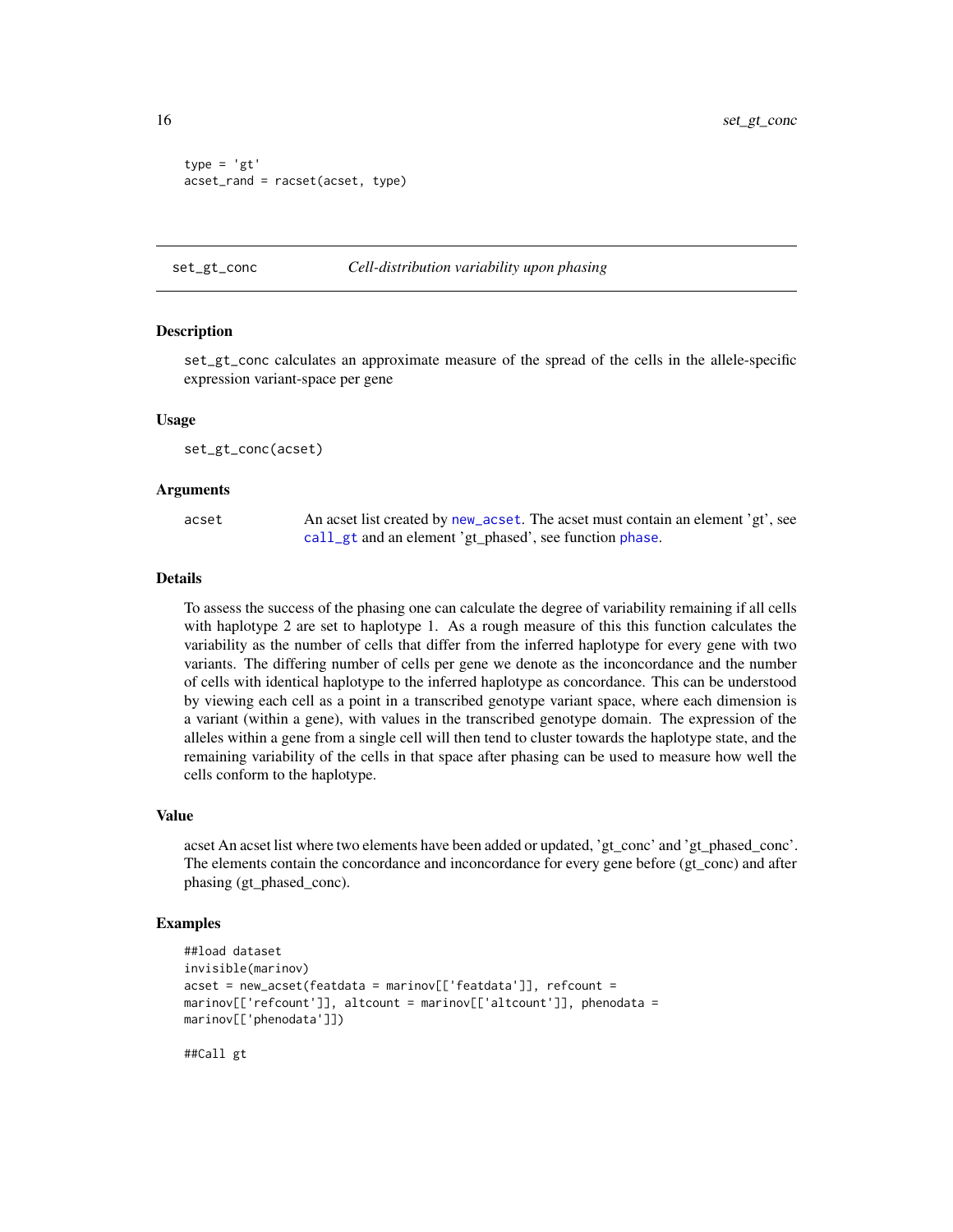#### <span id="page-16-0"></span>subset\_cols 17

```
a \cset = \text{call}_gt(a \cset, \text{min}_a \text{count} = 3, \text{fc} = 3)##Filter variants and genes
acset = filter_acset(acset, nmincells = 5, nminvar = 2)
##Phase
acset = phase(acset, input = 'gt', weigh = FALSE, method = 'exhaust')
##Get genotype concordance before and after phasing
acset = set_gt_conc(acset)
```
subset\_cols *Subset cells*

#### Description

subset\_cols subsets the cells of an acset

#### Usage

subset\_cols(acset, sel.ind)

#### Arguments

| acset   | An acset list created by the new_acset function.                                |
|---------|---------------------------------------------------------------------------------|
| sel.ind | A vector with either integer column indices or a character vector to subset the |
|         | colnames.                                                                       |

#### Value

acset An acset list where every element containing cell-related information has been subsetted

```
##create a small artificial genotype matrix
ncells = 10
\text{paternal} = c(0, 2, 0, 0, 2)material = c(2, 0, 2, 2, 0)gt = as.matrix(as.data.frame(rep(list(paternal, maternal), ncells / 2)))
vars = 1: nrow(gt)collnames(gt) = 1:ncellsrownames(gt) = vars##create a feature annotation data-frame
nvars = nrow(gt)featdata = as.data.frame(matrix(cbind(rep('jfeat', nvars),
as.character(1:nvars), rep('dummy', nvars), rep('dummy', nvars)), ncol = 4,
dimnames = list(vars, c('feat', 'var', 'ref', 'alt'))), stringsAsFactors =
```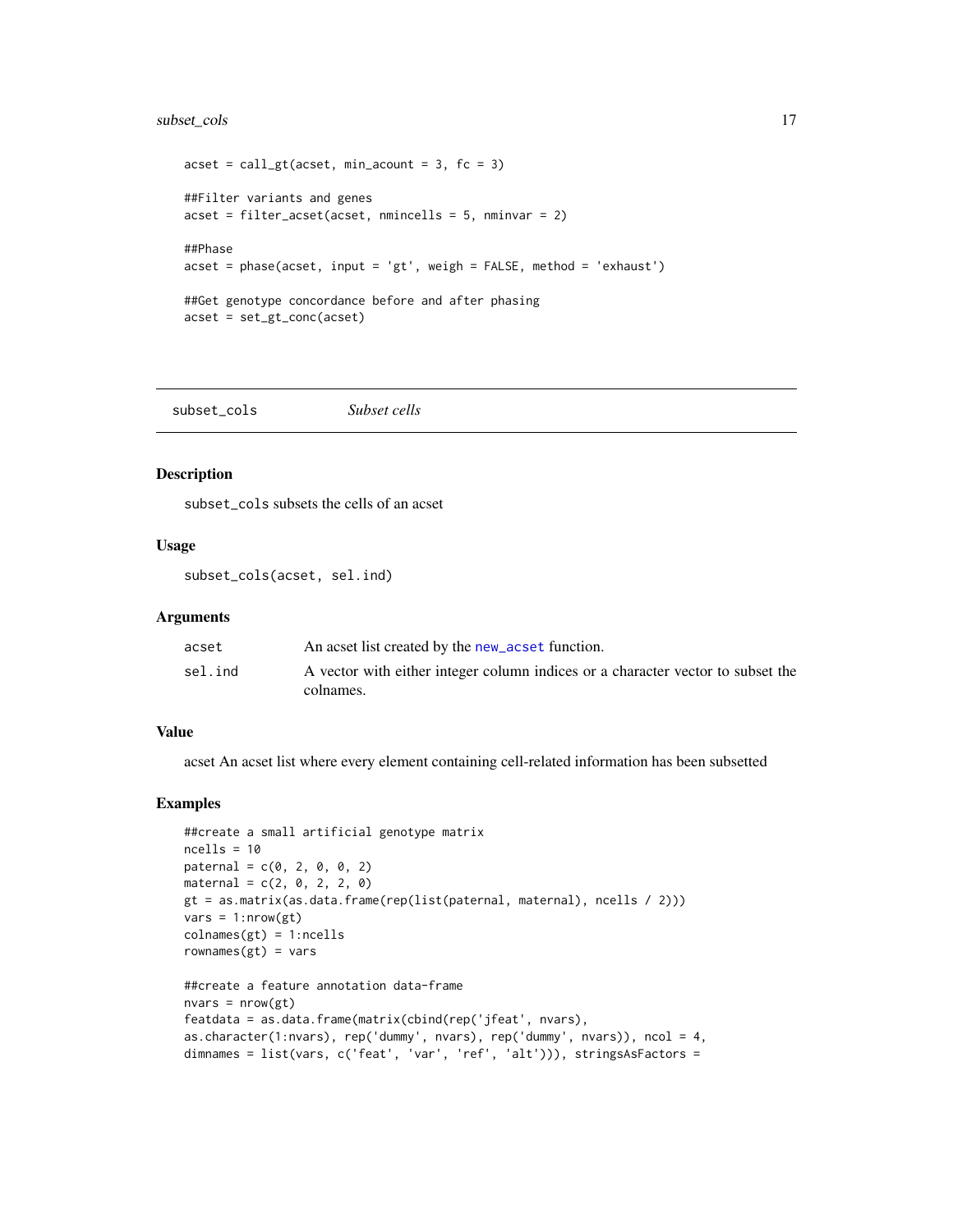```
FALSE)
##create acset
acset = new_acset(featdata, gt = gt)
##subset variants
sel\_ind = c(1, 3)acset = subset_cols(acset, sel_ind)
```
subset\_feat *Subset features*

#### Description

subset\_feat subsets the features of an acset

#### Usage

```
subset_feat(acset, feat)
```
#### Arguments

| acset | An acset list created by the new_acset function. |
|-------|--------------------------------------------------|
| feat  | A character vector with features to subset.      |

#### Value

acset An acset list where every element containing feature-related information has been subsetted

```
##load dataset
invisible(marinov)
acset = new_acset(featdata = marinov[['featdata']], refcount =
marinov[['refcount']], altcount = marinov[['altcount']], phenodata =
marinov[['phenodata']])
##subset features
```

```
sel_feat = c('HMGB1', 'ITGA4')
acset_filt = subset_feat(acset, sel_feat)
```
<span id="page-17-0"></span>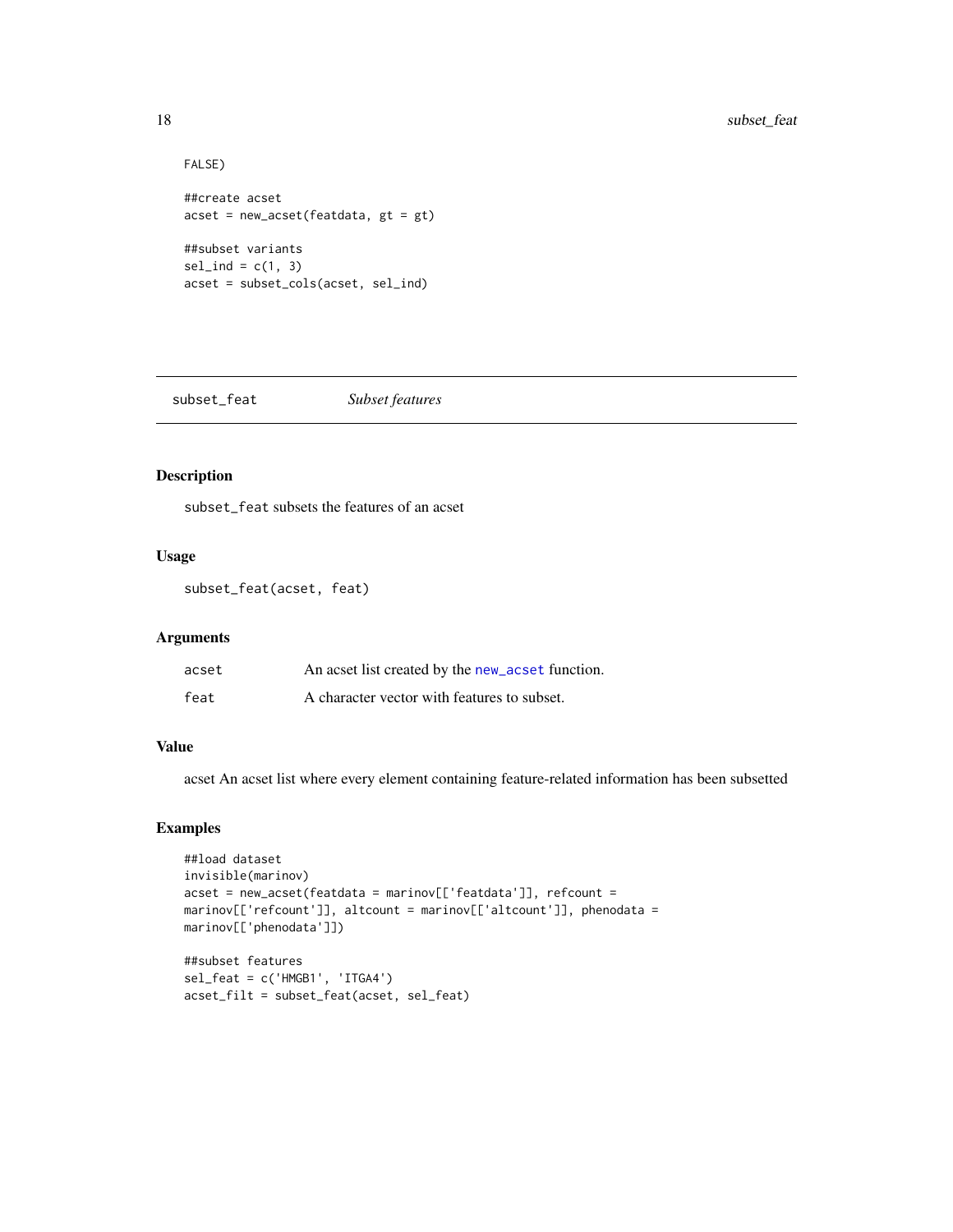<span id="page-18-0"></span>subset\_rows *Subset variants*

#### Description

subset\_rows subsets the variants of an acset

#### Usage

subset\_rows(acset, sel.ind)

#### Arguments

| acset   | An acset list created by the new_acset function.                                  |
|---------|-----------------------------------------------------------------------------------|
| sel.ind | A vector with either integer row indices or a character vector to subset the row- |
|         | names.                                                                            |

#### Value

acset An acset list where every element containing variant-related information has been subsetted

```
##create a small artificial genotype matrix
ncells = 10
\text{patternal} = c(0, 2, 0, 0, 2)material = c(2, 0, 2, 2, 0)gt = as.matrix(as.data.frame(rep(list(paternal, maternal), ncells / 2)))
vars = 1: nrow(gt)collnames(gt) = 1:ncellsrownames(gt) = vars##create a feature annotation data-frame
nvars = nrow(gt)featdata = as.data.frame(matrix(cbind(rep('jfeat', nvars),
as.character(1:nvars), rep('dummy', nvars), rep('dummy', nvars)), ncol = 4,
dimnames = list(vars, c('feat', 'var', 'ref', 'alt'))), stringsAsFactors =
FALSE)
##create acset
acset = new_acset(featdata, gt = gt)
##subset variants
sel\_ind = c(1, 3)acset = subset_rows(acset, sel_ind)
```